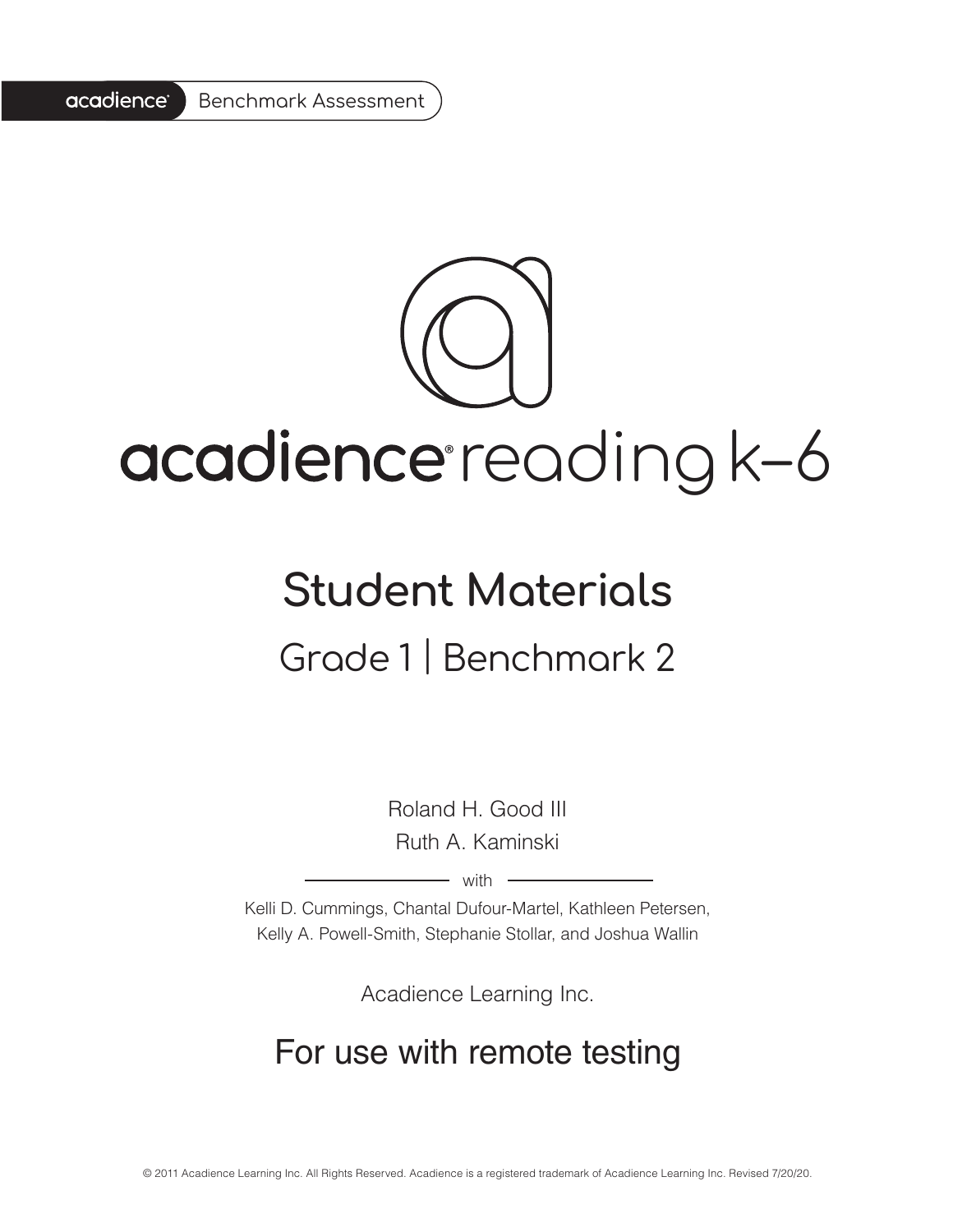# sog mip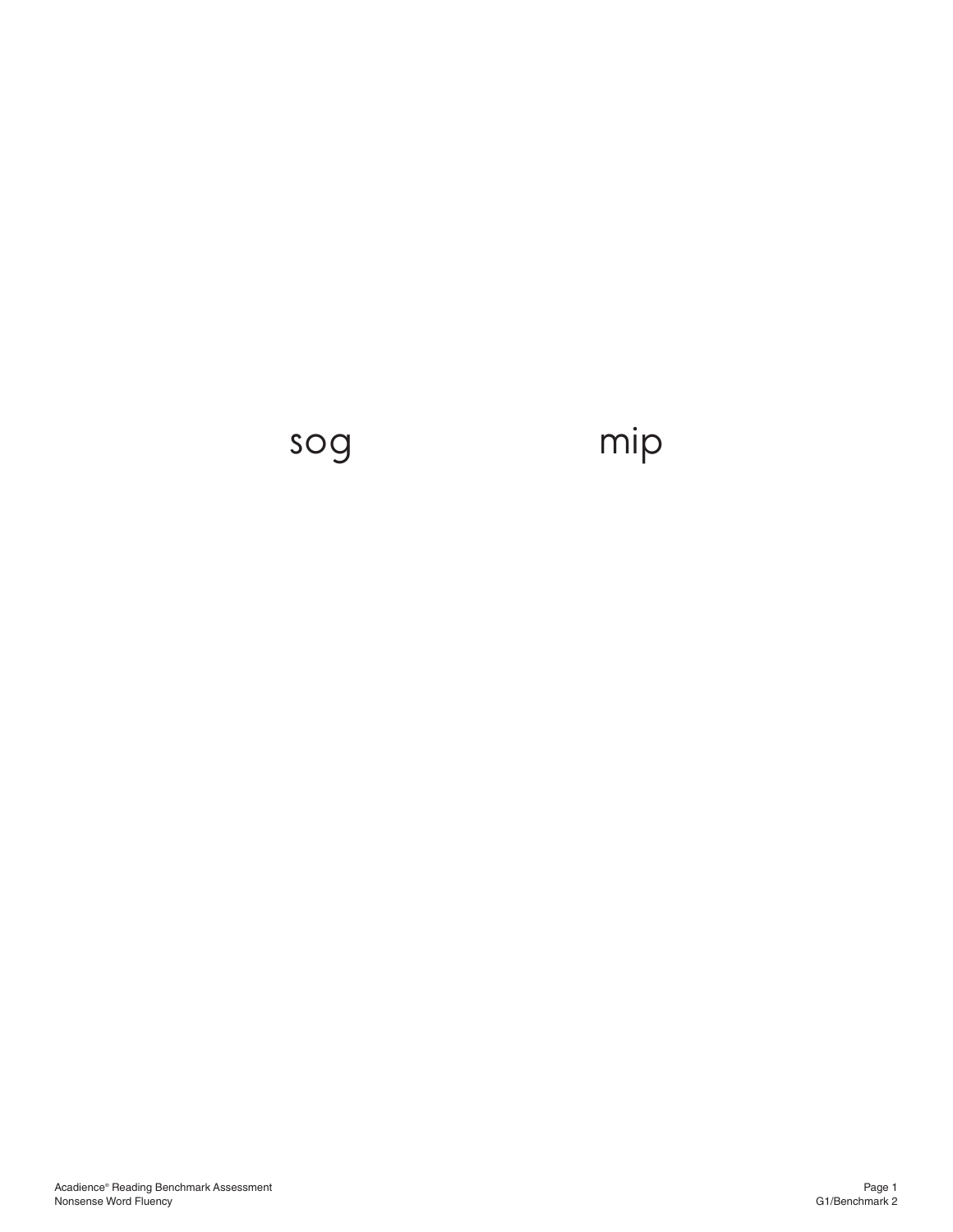| sab              | hej | ut     | <b>ZOS</b> | nin |
|------------------|-----|--------|------------|-----|
| bav              | nol | vem    | İV         | lup |
| V <sub>1</sub> Z | lek | zaf    | hok        | huv |
| OC               | naj | wid    | res        | mup |
| uk               | wip | lal    | mos        | kev |
| $\log$           | vij | mus    | pej        | yas |
| fop              | uj  | ves    | bij        | tal |
| kib              | may | yoc    | kuf        | en  |
| med              | lij | vav    | bot        | vub |
| yub              | ig  | $s$ aj | kof        | tep |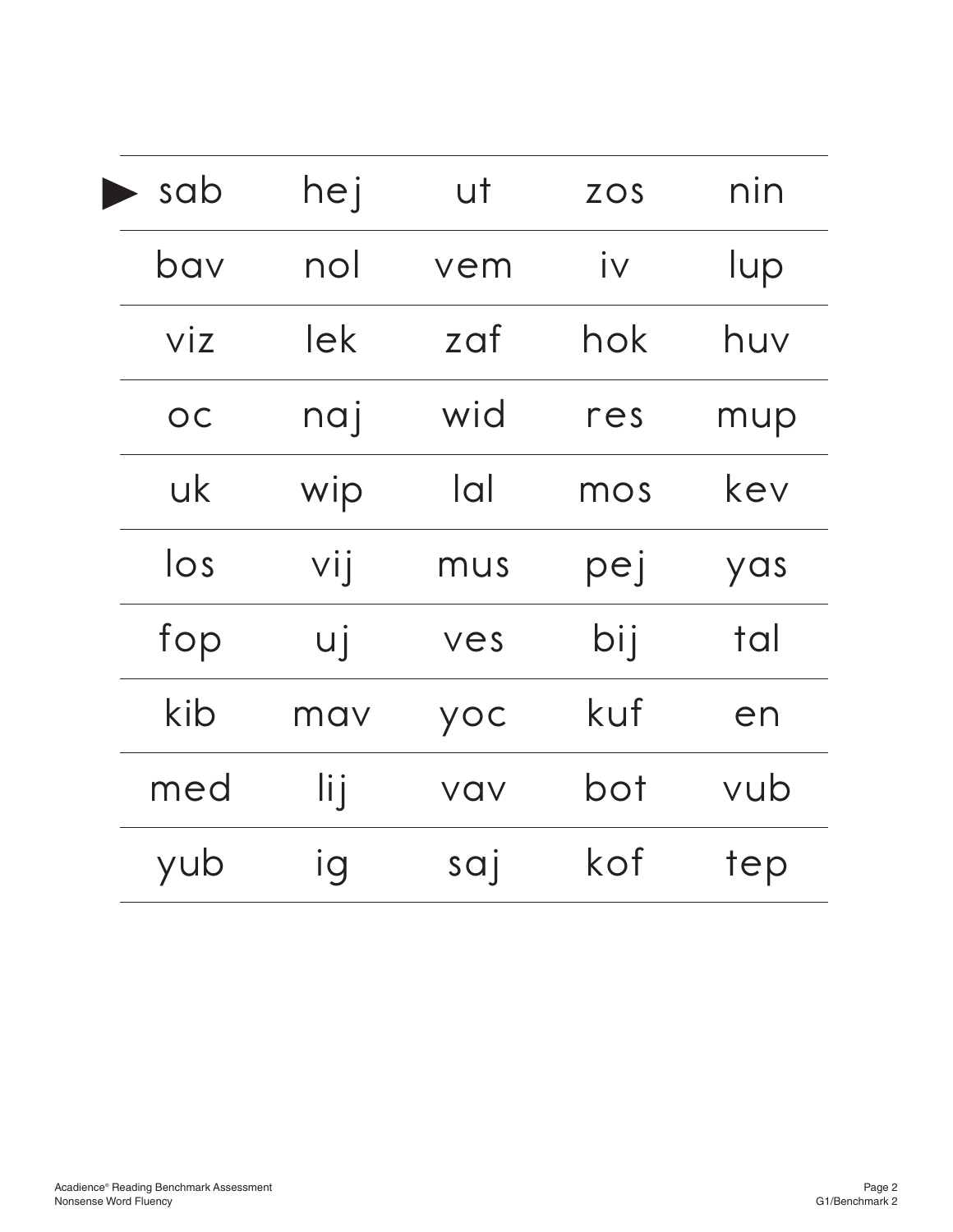## **A Jump Rope Contest**

It was the day of the jump rope contest. Kim and Anna were going to compete. Kim was going to do a new trick. Anna was going to help. The two girls watched as younger children took a turn in the contest. The young children jumped and skipped rope in a circle. They were just beginning to learn fancy tricks.

Five boys went next. They used two ropes to do tricks. All the boys jumped over the ropes at the same time. Their feet moved quickly and in a steady beat. The boys did tricks with kicks and spins. The ropes never stopped turning.

"We're next," said Anna.

Kim hoped that she would not miss her new trick. Anna was sure that she and Kim would do well.

First, Kim turned the rope and Anna jumped. Anna did some spins and kicks. Soon it was Kim's turn to do the tricks. She passed the rope to Anna.

It was time for Kim to do her new trick. She jumped up and did a split in the air. Then she pulled her feet together and touched the ground. Kim hopped back up. She was proud that she had done the trick.

The girls were done, and they left the floor. "We did it!" Kim shouted. "I think we can win this contest."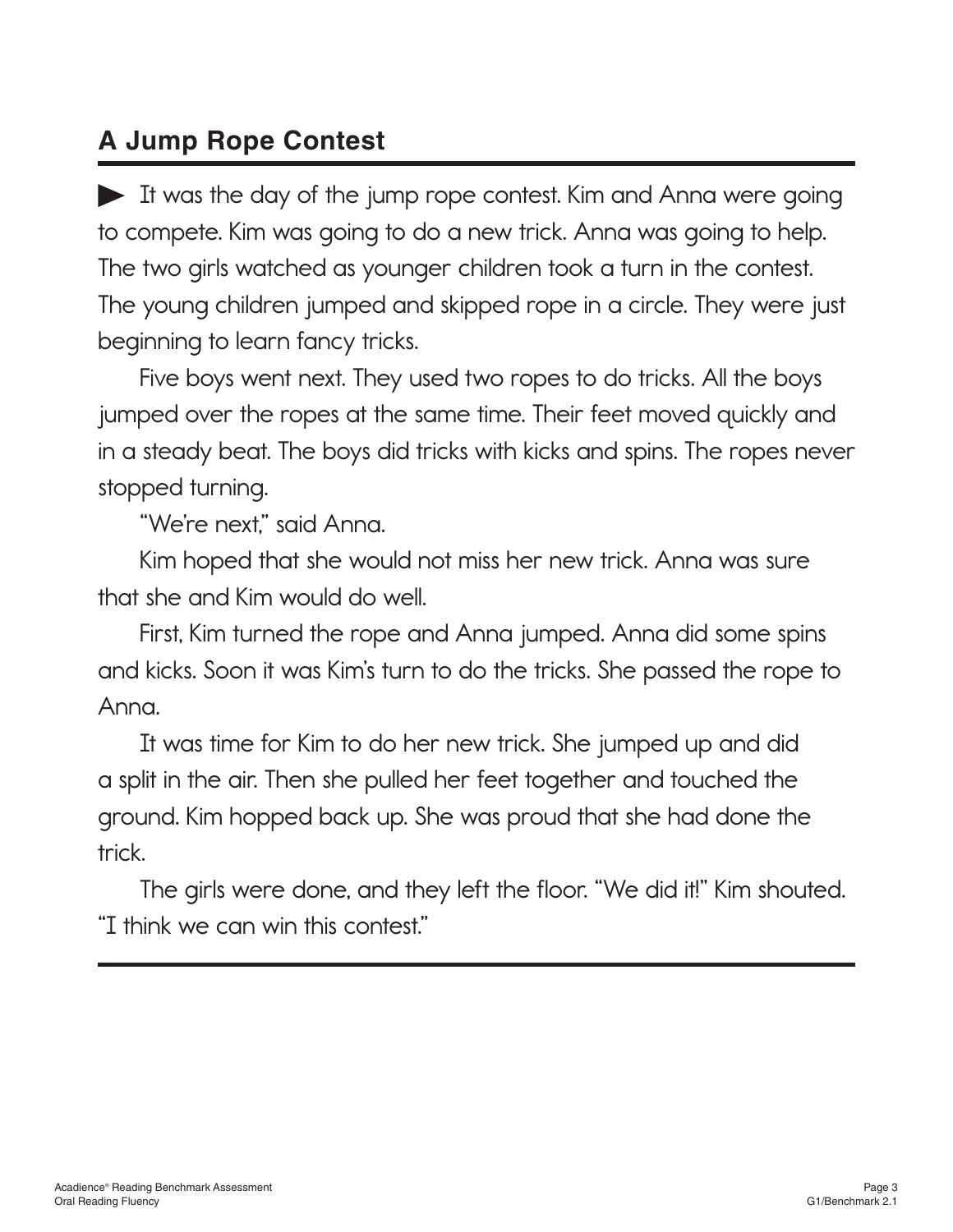### **Go Fish**

It was a cold, snowy day. Abby had invited two friends over to play the card game Go Fish. Abby's little brother, Tim, had never played and wanted to learn.

"I'll explain during this game," said Abby.

Abby showed Tim the cards in her hand, which had different numbers on them. Abby explained that she needed to get all four cards with the same numbers.

Abby's friend Jen asked Abby if she had any tens. None of Abby's cards had tens on them. She replied "Go fish," which meant Jen had to draw a card from the deck.

Now it was Abby's turn to ask someone for a type of card. Abby had a card with a three on it, so she asked her friend Tess for threes. Tess had one three, so she had to give it to Abby. Abby also had a five, so next she asked Jen for fives. "Go fish, Abby," said Jen.

Soon, the game was almost over. Abby told Tim he could play for her on her next turn. He drew a card. It was a ten! He knew one of Abby's friends had tens, but which one? He frowned. Then he remembered.

"Jen, do you have any tens?" he asked. Smiling, Jen gave Tim three tens! Tim now had all four tens. The game was soon complete. Everyone was surprised that Tim and Abby had won!

Tim was confident he could play the next game of Go Fish without help.